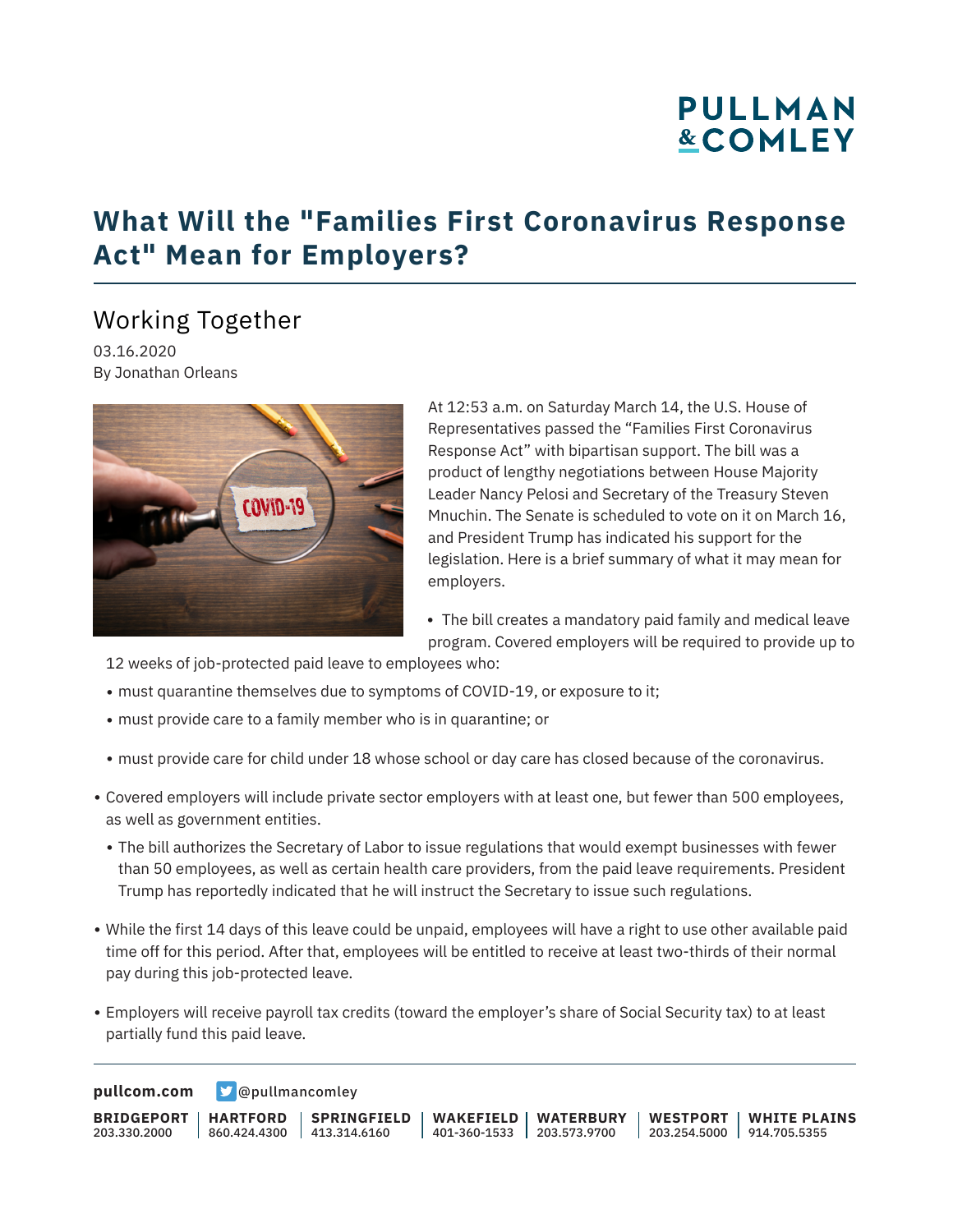## **PULLMAN &COMLEY**

#### What Will the "Families First Coronavirus Response Act" Mean for Employers?

- The bill also creates a separate "emergency sick leave" program, which requires covered employees to provide employees with two weeks (80 hours for full-time employees, and normally scheduled hours for part-timers) of paid sick time to:
	- quarantine themselves;
	- obtain diagnosis or care and treatment for COVID-19 for themselves;
	- care for a family member who has been diagnosed or is in quarantine;
	- care for a child whose school or day care has closed due to the coronavirus.
- Employees will be entitled to receive their normal pay during emergency sick leave, unless they are providing care for a family member, in which case they are entitled to two-thirds of normal pay. Employers may not require employees to use other available paid leave for emergency sick leave.
- Again, covered employers for this program will include private sector employers with at least one, but fewer than 500 employees, as well as government entities; the Secretary of Labor may issue regulations to exempt employers with fewer than 50 employees; and employers will receive payroll tax credits to at least partially fund the program.
- It appears that the combined effect of the two paid leave programs contained in the bill will be that eligible employees will be entitled to two weeks of leave at full pay, followed by (if necessary) another 10 weeks at two-thirds pay.
- There are requirements in the bill that employers post notices to their employees of the availability of the paid leave mandated by the statute. There will be civil penalties for covered employers who fail to provide the leave required by the bill, or who discriminate or retaliate against employees who seek to use the benefits provided under the law.
- Both the paid family and medical leave mandate and the paid sick leave mandate expire December 31, 2020.

On its face, the bill does not address the circumstance in which an employer shuts its operations down completely during for a period during this outbreak, but does not go out of business. Employers contemplating this option should consider whether they have obligations under the WARN Act. Employees laid off in these circumstances presumably will file claims for unemployment compensation, and the bill includes federal subsidies and other assistance for state unemployment compensation systems. Unionized employees may have additional rights provided under collective bargaining agreements. We will continue to post updates on the requirements of this legislation as more information becomes available. We will address the specific concerns of educational institutions who may have shut down, or are instead providing "distance learning," on our sister blog, *Education Law Notes*.